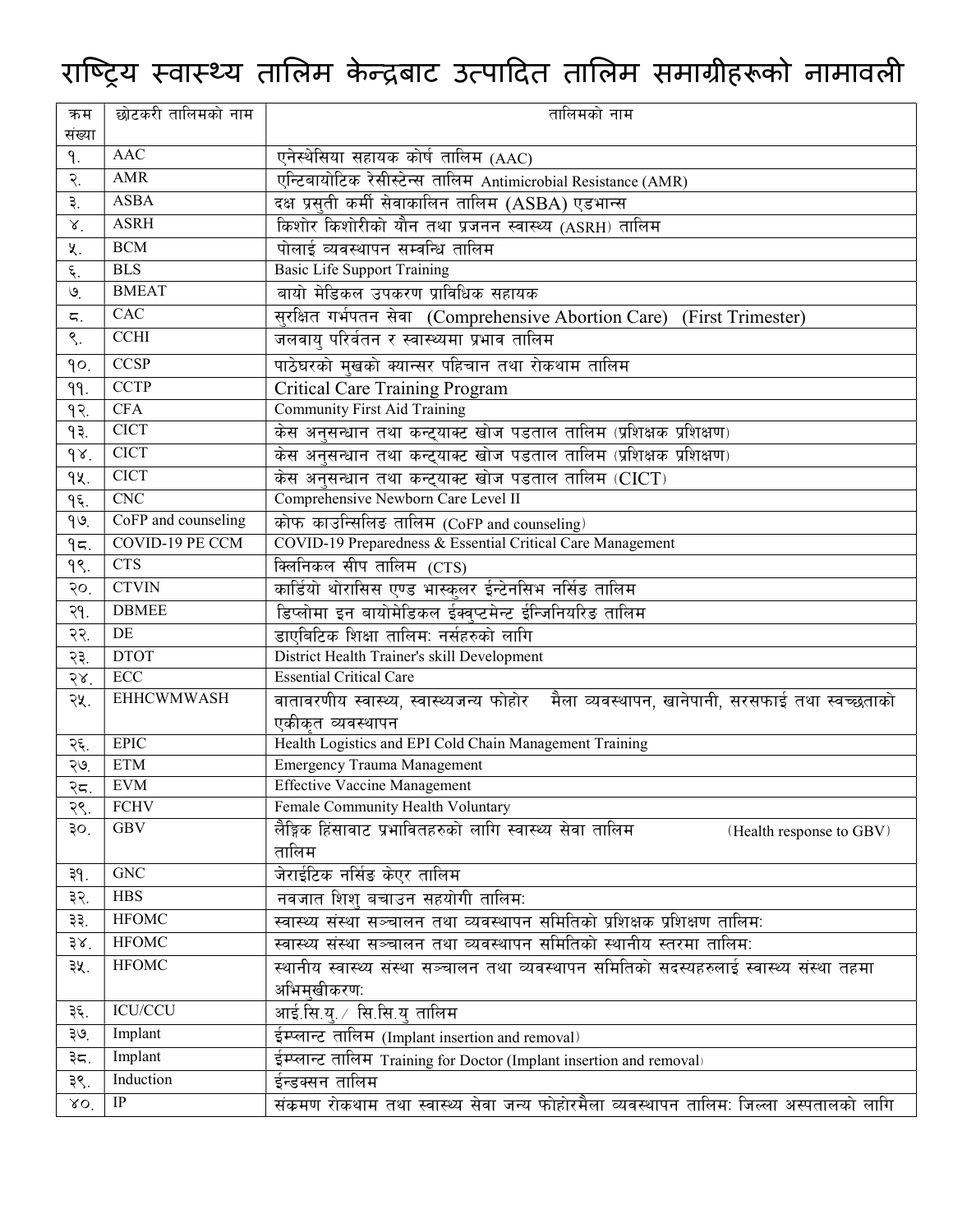| 89.             | $\overline{IP}$  | संकमण रोकथाम तथा स्वास्थ्य सेवाजन्य फोहोरमैला व्यवस्थापन तालिम: स्वास्थ्य संस्थाहरु -जिल्ला |
|-----------------|------------------|---------------------------------------------------------------------------------------------|
|                 |                  | स्तर भन्दा मनि) को लागि                                                                     |
| 85              | IP               | संक्रमण रोकथाम तथा स्वास्थ्य सेवाजन्य फोहोरमैला व्यवस्थापन गोष्ठी अस्पतालको लागि            |
| 83              | $\rm IP$         | संकमण रोकथाम तथा स्वास्थ्य सेवाजन्य फोहोरमैला व्यवस्थापन गोष्ठी स्वास्थ्य संस्थाहरु -जिल्ला |
|                 |                  | स्तर भन्दा मनि) को लागि                                                                     |
| 88 <sup>7</sup> | <b>IUCD</b>      | आईयसिडि तालिम (IUCD insertion and removal)                                                  |
| SX.             | $\overline{BLT}$ | <b>Basic Logistics Training</b>                                                             |
| $x \xi$ .       | LE               | Lab Equipment                                                                               |
| $80^{\circ}$    | MA               | सरक्षित गर्भपतन सेवा तालिम (Medical only)                                                   |
| 85.             | MH               | मानसिक स्वास्थ्य तालिम प्रशिक्षक प्रशिक्षण                                                  |
| 88.             | MH               | मानसिक स्वास्थ्य तालिम                                                                      |
| ųо.             | MH               | मानसिक स्वास्थ्य तालिम (Child and Adolescent Mental Health Training)                        |
| ٧q.             | MH               | मानसिक स्वास्थ्य तालिम                                                                      |
| ५२.             | <b>MHM</b>       | महिनावारी सरसफाई व्यवस्थापन तालिम                                                           |
| ५३.             | Milnilap         | मिनिल्याप तालिम (Minilap)                                                                   |
| 68              | <b>MISP</b>      | मिस्प ईनिसिएटिभ                                                                             |
| ५५.             | ML               | Medico Legal                                                                                |
| ५६.             | <b>MLP</b>       | मिड लेवल प्राक्टिकम तालिम (MLP)                                                             |
| ५७.             | <b>NSV</b>       | भ्यासेक्टोमि तालिम (No scalpel vasectomy)                                                   |
| ५८.             | OF               | अव्सट्रेटिक फिस्टुला (Obstetric Fistula) को व्यवस्थापन तालिम                                |
| ५९.             | <b>OHAS</b>      | पेशागत स्वास्थ्य सुरक्षा व्यवस्थापन तालिम Occupational Health and Safety for Health Workers |
| ξΟ.             | <b>OTTM</b>      | शल्य कक्ष प्रविधि तथा व्यवस्थापन (OTTM) तालिम                                               |
| $\xi$ q.        | <b>PAC</b>       | गर्भपतन पछिको सेवा (Post Abortion Care Service)                                             |
| ६२.             | PC               | प्यालिएटिभ स्याहार तालिम                                                                    |
| ६३.             | PEC              | Primary Emergency Care (PEC)                                                                |
| $\xi \chi$ .    | PECC             | Pediatric Essential Critical Care Training                                                  |
| ६५.             | <b>PEN</b>       | नसर्ने रोगको लागि तालिम प्याकेज (PEN) for TOT                                               |
| ६६.             | <b>PEN</b>       | नसर्ने रोगको लागि तालिम प्याकेज तालिम (PEN) Training for service provider                   |
| $\xi$ $\varphi$ | <b>PNC</b>       | नवजात शिशु स्याहार तालिम (नर्सकोलागि)                                                       |
| $\xi$ द.        | <b>PNC</b>       | पेड़िटिक नर्सिङ केयर तालिम                                                                  |
| ६९              | POP              | पेल्मीक अंग प्रोल्याप्सको व्यवस्थापन तालिम (POP)                                            |
| $\mathcal{O}$   | PPIUCD           | उत्तर प्रसुति परिवार नियोजन तालिम (समुहमा) PPIUCD                                           |
| ७१.             | <b>PPIUCD</b>    | उत्तर प्रसति परिवार नियोजन तालिम (कार्यस्थलमा) PPIUCD                                       |
| ७२.             | $\mathbf{PS}$    | Pull System Training on Health Logistics Management                                         |
| ७३.             | <b>PST</b>       | Procurement System Training on Health Logistics                                             |
| $\mathcal{A}$   | <b>RASM</b>      | सडक दुर्घटना तथा सुरक्षा व्यवस्थापन तालिम Road Traffic Accident and Safety Management       |
| ७५.             | <b>RRT</b>       |                                                                                             |
| ঙ€.             | <b>RRT</b>       | हेमो डाएलासिस केएर व्यवस्थापन तालिम: MBBS Medical Officer को लागि तालिम :                   |
| باھا            | <b>RRT</b>       | हेमो डाएलासिस केएर व्यवस्थापन तालिम: MD Medical Officer को लागि (Renal replacement          |
|                 | RoUSG            | therapy)                                                                                    |
| ಅದ್.            |                  | ग्रामिण प्रसृति अल्ट्रासाउण्ड तालिम                                                         |
| ७९.             | SAS<br>SBA       | सुरक्षित गर्भपतन सेवा तालिम (Second Trimester)                                              |
| 5Ο.             |                  | दक्ष प्रसुतिकर्मी सेवाकालिन तालिम (SBA) अनमी र स्टाफ नर्सको लागि                            |
| ξ٩.             | <b>SBA</b>       | दक्ष प्रसुती कर्मी सेवाकालिन तालिम (SBA) मेडिकल अधिकृतको लागि                               |
| द२.             | SCI              | स्पाएनल कर्ड ईन्ज्री तालिम                                                                  |
| ⊂३.             | SM               | तनाव व्यवस्थापन छोटो अवधि                                                                   |
| 58.             | SM               | तनाव व्यवस्थापन मध्यम अवधि                                                                  |